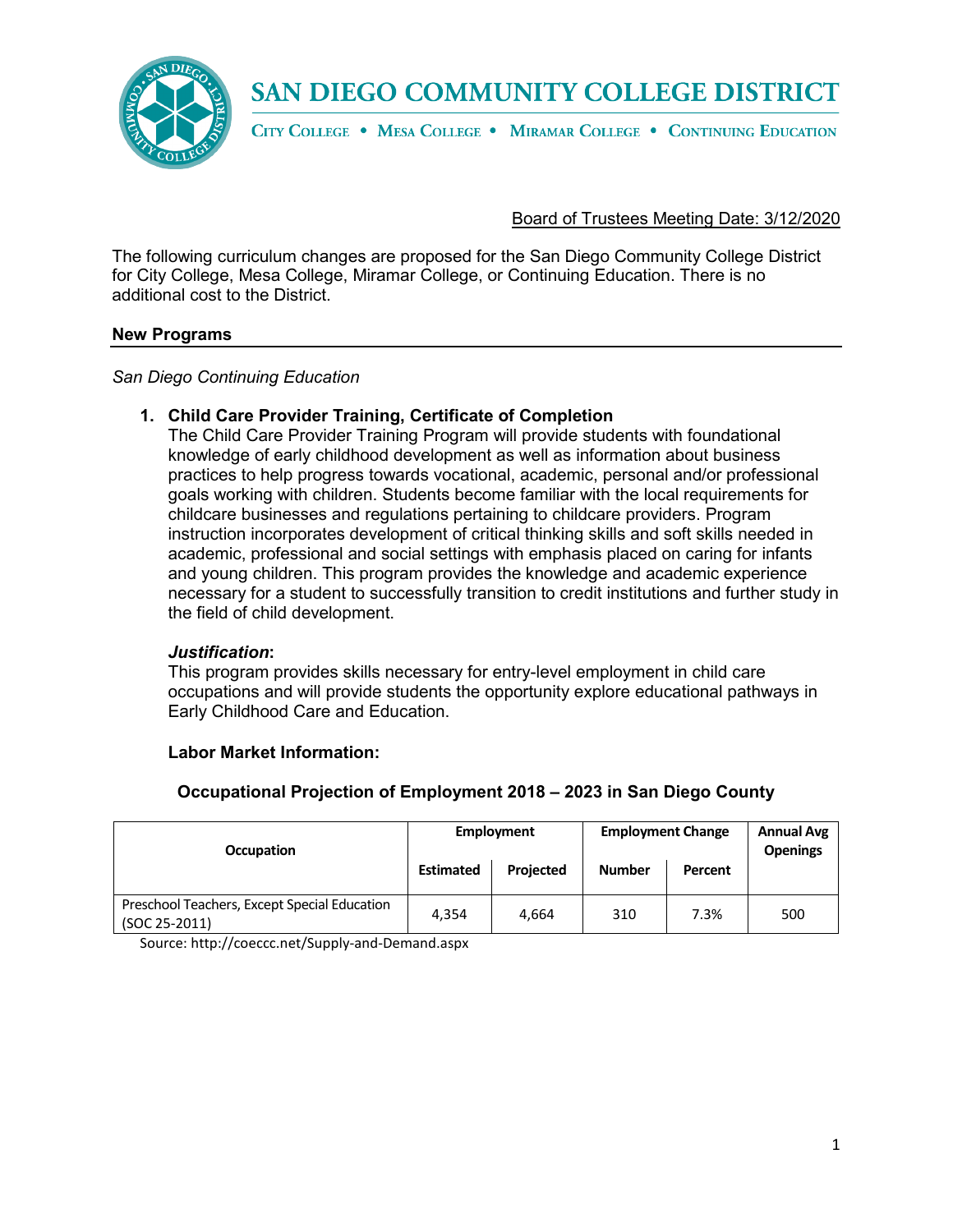

CITY COLLEGE . MESA COLLEGE . MIRAMAR COLLEGE . CONTINUING EDUCATION

## **2. Child Home Care Training, Certificate of Completion**

The Child Home Care Training Program will provide students with knowledge of early childhood development, information about childcare business practices, and applied skills in both business and early childhood care and education. The program prepares students to have a successful child care business of their own serving children ages 0-5, as they experience hands-on-practice in a laboratory setting with multi-age children. Employment options, as well as opportunities for home business success, increase with program completion. This program provides the knowledge and academic experience necessary for a student to successfully transition to credit institutions and further study in the field of child development.

## *Justification***:**

This program provides skills necessary for entry-level employment in child care occupations and will provide students the opportunity explore educational pathways in Early Childhood Care and Education.

## **Labor Market Information:**

| <b>Occupation</b>                                             |                  | Employment       | <b>Employment Change</b> |         | <b>Annual Avg</b><br><b>Openings</b> |
|---------------------------------------------------------------|------------------|------------------|--------------------------|---------|--------------------------------------|
|                                                               | <b>Estimated</b> | <b>Projected</b> | <b>Number</b>            | Percent |                                      |
| Preschool Teachers, Except Special Education<br>(SOC 25-2011) | 4.354            | 4.664            | 310                      | 7.3%    | 500                                  |

## **Occupational Projection of Employment 2018 – 2023 in San Diego County**

Source[: http://coeccc.net/Supply-and-Demand.aspx](http://coeccc.net/Supply-and-Demand.aspx)

## **3. Early Learner Development, Certificate of Completion**

The Early Learner Development Program will provide students with knowledge of the physical, cognitive, and socio-emotional development of children ages 2-5 years. The program focuses on developmentally appropriate practice in the care and education of children ages 2-5 years, and the creation of safe, appropriate and nurturing environments which foster emerging skills and readiness for school entry. Upon successful completion of the program, the student will be able to provide safe and nurturing environments and implement developmentally appropriate activities for early learners. The student will explore and identify careers and vocations in early childhood education, development and care. This program provides skills necessary for entry-level employment in child care occupations and will provide students the opportunity explore educational pathways in Early Childhood Care and Education.

## *Justification***:**

This program provides skills necessary for entry-level employment in child care occupations and will provide students the opportunity explore educational pathways in Early Childhood Care and Education.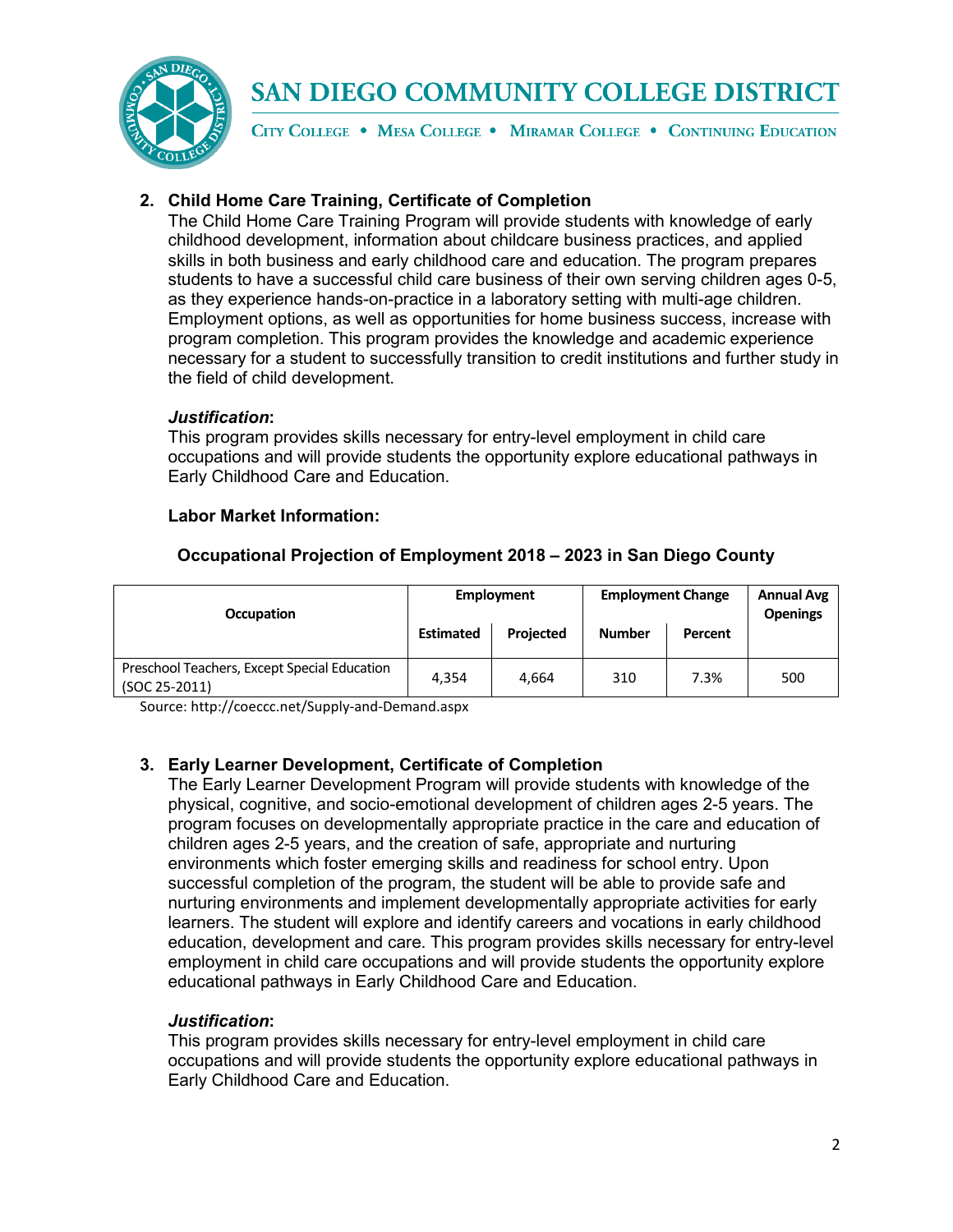

CITY COLLEGE . MESA COLLEGE . MIRAMAR COLLEGE . CONTINUING EDUCATION

## **Labor Market Information:**

## **Occupational Projection of Employment 2018 – 2023 in San Diego County**

| <b>Occupation</b>                         |                  | <b>Employment</b> | <b>Employment Change</b> |         | <b>Annual Avg</b><br><b>Openings</b> |
|-------------------------------------------|------------------|-------------------|--------------------------|---------|--------------------------------------|
|                                           | <b>Estimated</b> | Projected         | <b>Number</b>            | Percent |                                      |
| <b>Childcare Workers</b><br>(SOC 39-9011) | 10,002           | 10,432            | 430                      | 5.6%    | 1,559                                |

Source[: http://coeccc.net/Supply-and-Demand.aspx](http://coeccc.net/Supply-and-Demand.aspx)

## **4. Early Learner Enrichment, Certificate of Completion**

The Early Learner Enrichment Program will provide students with knowledge and experience in various methods to promote and enrich physical, cognitive and socioemotional development in the early childhood between the ages of 2-5 years. The emphasis will be on brain development as enhanced by experiences with music, movement and outdoor learning and play.

Upon successful completion of the program, the student will be prepared to lead activities at home and in the workplace with children ages 2-5 years that benefit growth and development, with special emphasis on brain, language and physical development. The student will be able to demonstrate for parents and caregivers how to create safe outdoor play and learning environments for early learners. This program provides skills necessary for entry-level employment in child care occupations and will provide students the opportunity explore educational pathways in Early Childhood Care and Education.

## *Justification***:**

This program provides skills necessary for entry-level employment in child care occupations and will provide students the opportunity explore educational pathways in Early Childhood Care and Education.

## **Labor Market Information:**

## **Occupational Projection of Employment 2018 – 2023 in San Diego County**

| <b>Occupation</b>                         | Employment<br><b>Employment Change</b><br><b>Estimated</b><br><b>Projected</b><br><b>Number</b><br>Percent |        |     |      | <b>Annual Avg</b><br><b>Openings</b> |
|-------------------------------------------|------------------------------------------------------------------------------------------------------------|--------|-----|------|--------------------------------------|
|                                           |                                                                                                            |        |     |      |                                      |
| <b>Childcare Workers</b><br>(SOC 39-9011) | 10,002                                                                                                     | 10,432 | 430 | 5.6% | 1,559                                |

Source[: http://coeccc.net/Supply-and-Demand.aspx](http://coeccc.net/Supply-and-Demand.aspx)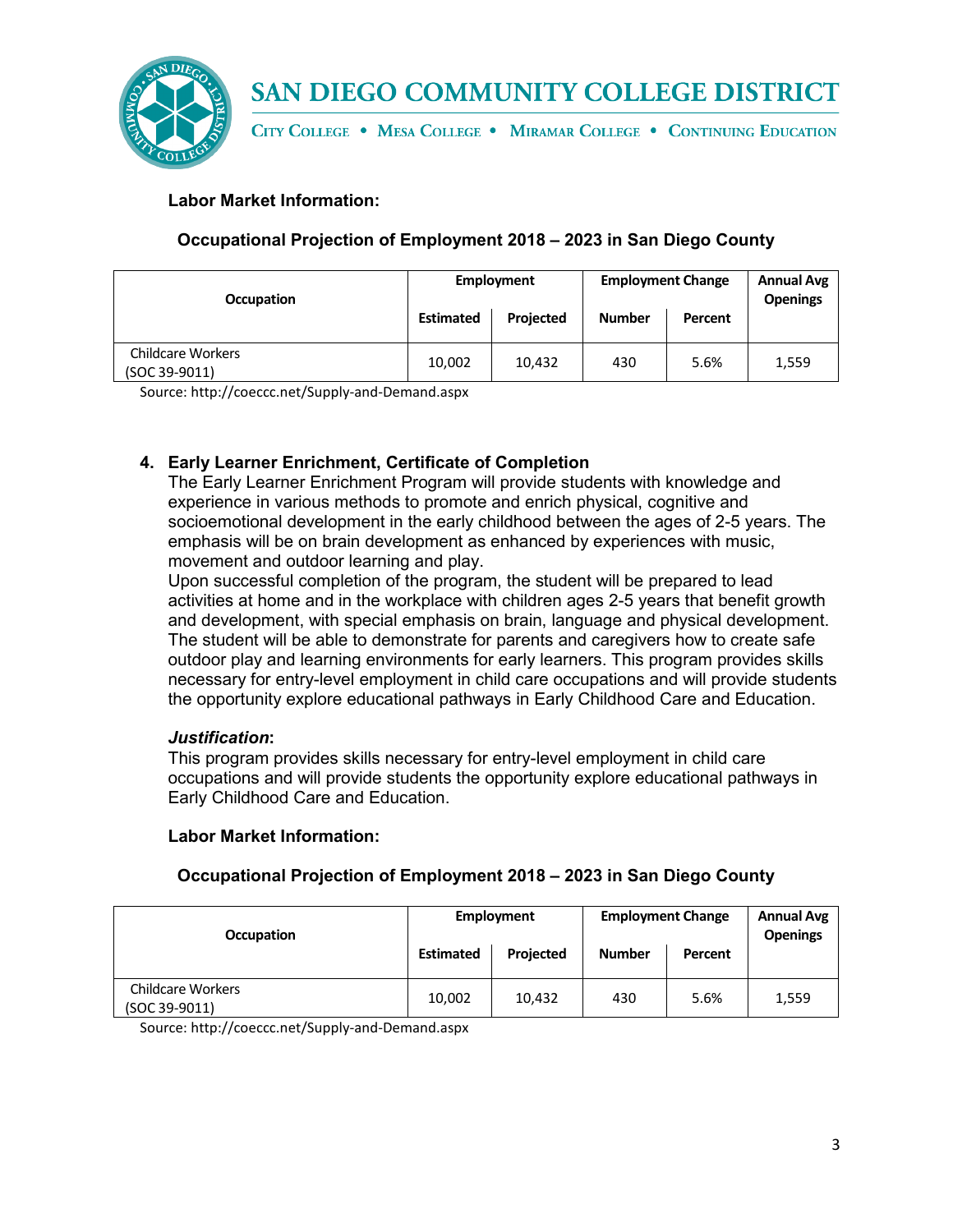

CITY COLLEGE . MESA COLLEGE . MIRAMAR COLLEGE . CONTINUING EDUCATION

## **5. Infant and Toddler Development, Certificate of Completion**

The Infant and Toddler Development program will provide students with knowledge of the physical, cognitive, social and emotional growth of infants and toddlers. The program focuses on developmentally appropriate practices in the care of children ages 0-24 months and the creation of safe, appropriate and nurturing home and child care environments. Upon successful completion of the program, the student will be able to provide safe, nurturing and developmentally appropriate care for infants and toddlers. The student will explore and identify careers and vocations in infant and toddler development and care. This program provides skills necessary for entry-level employment in child care occupations and will provide students the opportunity explore educational pathways in Early Childhood Care and Education.

## *Justification***:**

This program provides skills necessary for entry-level employment in child care occupations and will provide students the opportunity explore educational pathways in Early Childhood Care and Education.

## **Labor Market Information:**

| <b>Occupation</b>                         |                  | Employment | <b>Employment Change</b> |         | <b>Annual Avg</b><br><b>Openings</b> |
|-------------------------------------------|------------------|------------|--------------------------|---------|--------------------------------------|
|                                           | <b>Estimated</b> | Projected  | <b>Number</b>            | Percent |                                      |
| <b>Childcare Workers</b><br>(SOC 39-9011) | 10,002           | 10,432     | 430                      | 5.6%    | 1,559                                |

## **Occupational Projection of Employment 2018 – 2023 in San Diego County**

Source[: http://coeccc.net/Supply-and-Demand.aspx](http://coeccc.net/Supply-and-Demand.aspx)

## **6. Infant and Toddler Enrichment, Certificate of Completion**

The Infant and Toddler Enrichment program will provide students with knowledge and experience in various ways to promote and enrich infant and toddler physical, cognitive and socioemotional development. The emphasis will be on infant and toddler brain development as enhanced by experiences with music, movement and outdoor learning and play.

Upon successful completion of the program, the student will be able to lead activities with children 0-24 months, at home and in the workplace, that benefit infant and toddler brain development. The student will be able to create safe outdoor play and learning environments for infants and toddlers, and demonstrate to parents and caregivers how to do so. This program provides skills necessary for entry-level employment in child care occupations and will provide students the opportunity explore educational pathways in Early Childhood Care and Education.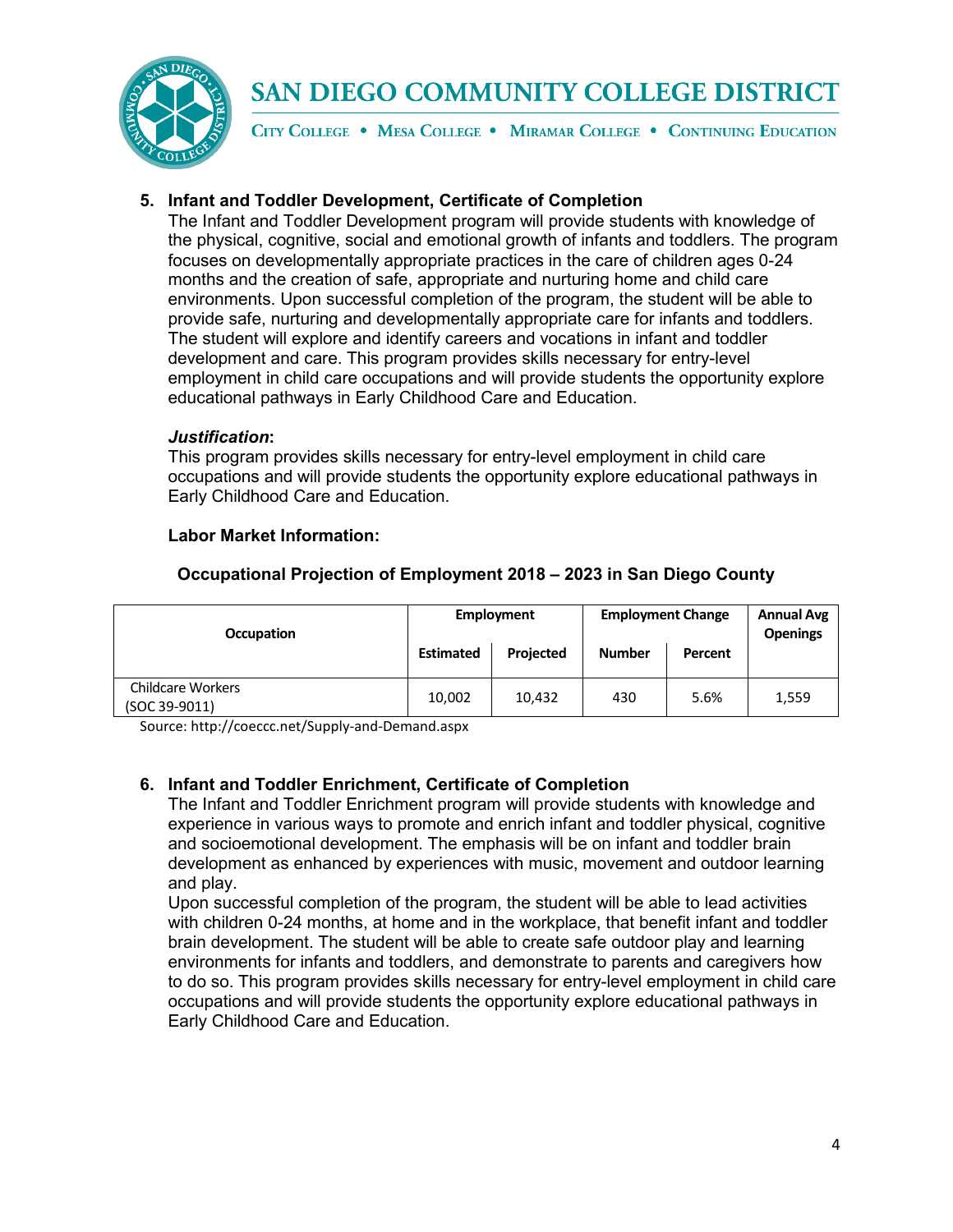

CITY COLLEGE . MESA COLLEGE . MIRAMAR COLLEGE . CONTINUING EDUCATION

## *Justification***:**

This program provides skills necessary for entry-level employment in child care occupations and will provide students the opportunity explore educational pathways in Early Childhood Care and Education.

## **Labor Market Information:**

## **Occupational Projection of Employment 2018 – 2023 in San Diego County**

| <b>Occupation</b>                         |                  | Employment       |                          | <b>Employment Change</b> | <b>Annual Avg</b><br><b>Openings</b> |
|-------------------------------------------|------------------|------------------|--------------------------|--------------------------|--------------------------------------|
|                                           | <b>Estimated</b> | <b>Projected</b> | <b>Number</b><br>Percent |                          |                                      |
| <b>Childcare Workers</b><br>(SOC 39-9011) | 10,002           | 10.432           | 430                      | 5.6%                     | 1,559                                |

Source[: http://coeccc.net/Supply-and-Demand.aspx](http://coeccc.net/Supply-and-Demand.aspx)

## **7. Infant Care Specialist, Certificate of Completion**

The Infant Care Specialist Program will provide students with knowledge specific to infant care and development, as well as an understanding of basic business practices involving the care of infants ages 0-12 months. Students learn how to provide safe, nurturing and appropriate care for infants in the family home or in a child care center. Students will acquire the knowledge and skills to open their own infant family child care home. This program provides the knowledge and academic experience necessary for a student to successfully transition to credit institutions and further study in the field of child development.

## *Justification***:**

This program provides the knowledge and academic experience necessary for a student to successfully transition to credit institutions and further study in the field of child development.

## **Labor Market Information:**

## **Occupational Projection of Employment 2018 – 2023 in San Diego County**

| <b>Occupation</b>                                             |                  | <b>Employment</b> | <b>Employment Change</b> |         | <b>Annual Avg</b><br><b>Openings</b> |
|---------------------------------------------------------------|------------------|-------------------|--------------------------|---------|--------------------------------------|
|                                                               | <b>Estimated</b> | <b>Projected</b>  | <b>Number</b>            | Percent |                                      |
| Preschool Teachers, Except Special Education<br>(SOC 25-2011) | 4.354            | 4.664             | 310                      | 7.3%    | 500                                  |

Source:<http://coeccc.net/Supply-and-Demand.aspx>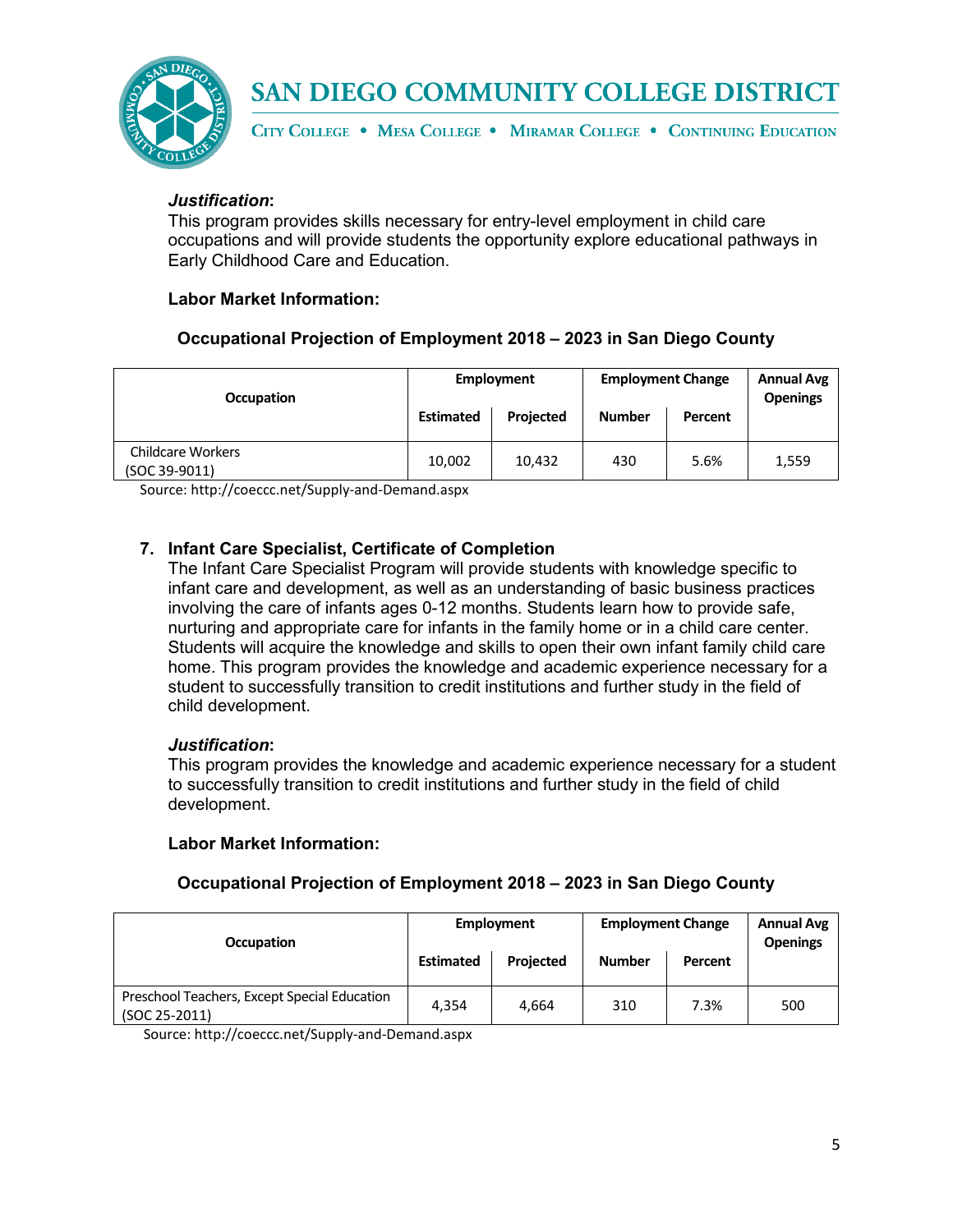

CITY COLLEGE . MESA COLLEGE . MIRAMAR COLLEGE . CONTINUING EDUCATION

## **Program Deactivations**

#### *San Diego City College*

- **1. Youth Development, Certificate of Achievement** *Justification*: This certificate is no longer offered due to low enrollment.
- **2. Youth Development Work, Certificate of Performance**  *Justification*: This certificate is no longer offered due to low enrollment.

#### *San Diego Continuing Education*

- **1. Child Development 1, Certificate of Completion** *Justification*: This certificate is no longer offered.
- **2. Child Development 2, Certificate of Completion** *Justification*: This certificate is no longer offered.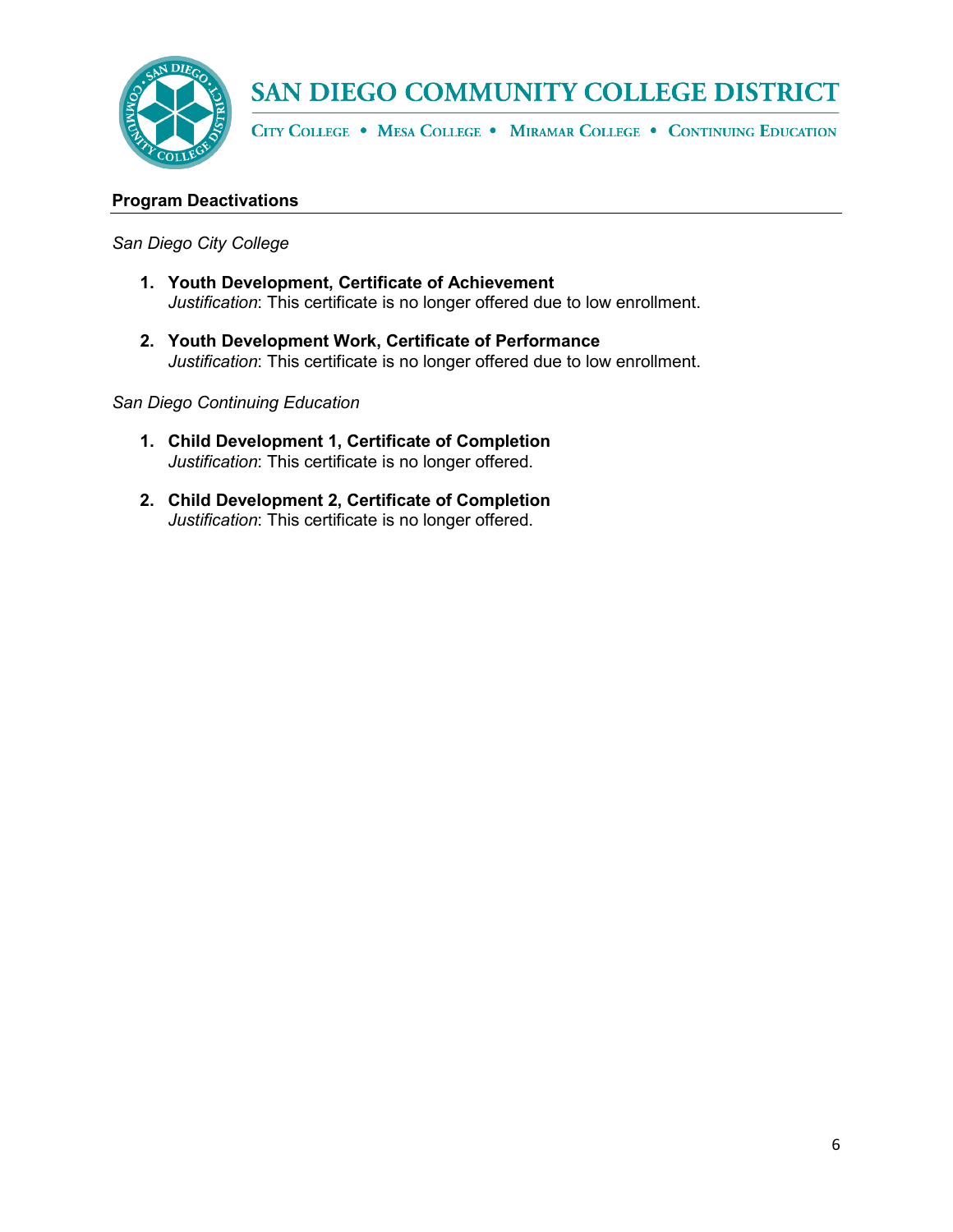

HMDV 591— Early Learner Outdoor Enrich

# SAN DIEGO COMMUNITY COLLEGE DISTRICT

CITY COLLEGE . MESA COLLEGE . MIRAMAR COLLEGE . CONTINUING EDUCATION

| <b>New Courses</b>                                                                                                                                                                                                                                                                                                                                                                                                  | Units  |
|---------------------------------------------------------------------------------------------------------------------------------------------------------------------------------------------------------------------------------------------------------------------------------------------------------------------------------------------------------------------------------------------------------------------|--------|
| San Diego Mesa College                                                                                                                                                                                                                                                                                                                                                                                              |        |
| EDUC 211— Field Experience in Math and Science                                                                                                                                                                                                                                                                                                                                                                      | 1 Unit |
| San Diego Continuing Education                                                                                                                                                                                                                                                                                                                                                                                      |        |
| HMDV 575A— Foundations of Child Care<br>HMDV 575B— Intro to Child Care Business<br>HMDV 580— Infant Development & Care<br>HMDV 581-Toddler Development & Care<br>HMDV 582-Two-Year-Old Dev & Care<br>HMDV 583— Three to Five Yr-Old Dev&Care<br>HMDV 584-Multi-Age Development & Care<br>HMDV 585— Infant and Toddler Brain Dance<br>HMDV 586— Early Learner Brain Dance<br>HMDV 590- Infant/Tod Outdoor Enrichment |        |